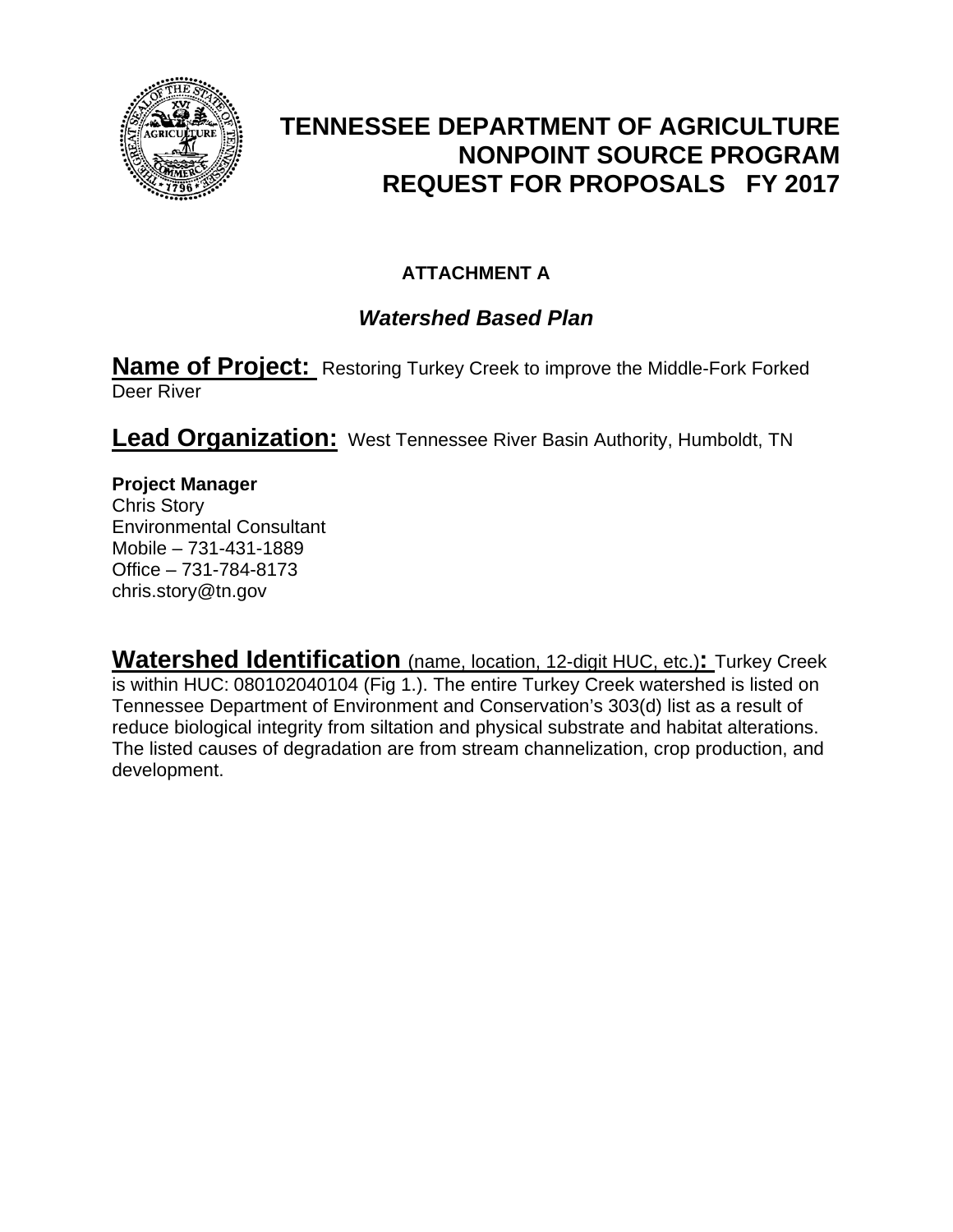

Figure 1. Map of Middle-Fork Forked Deer River system depicting Turkey watershed (in yellow).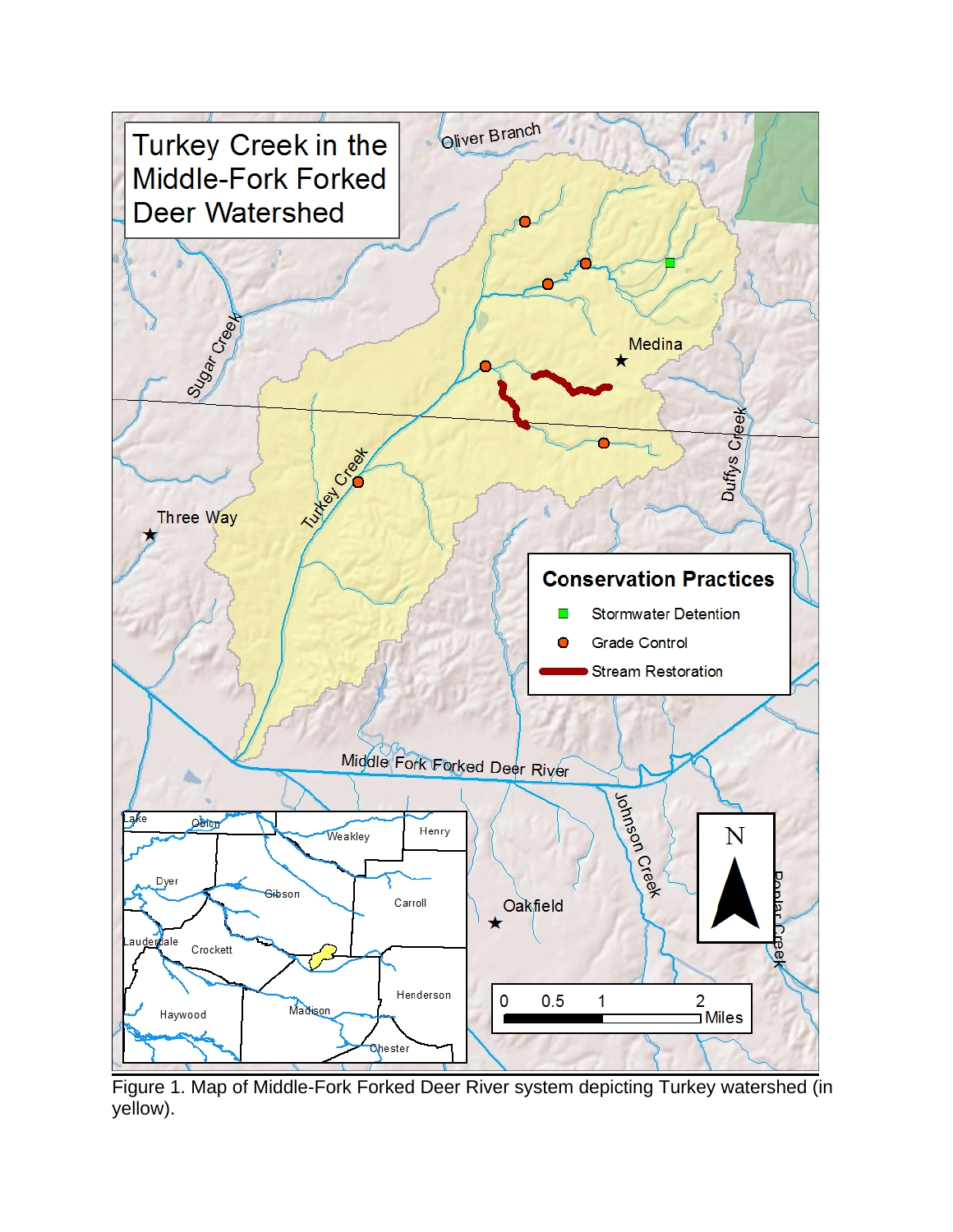## **Causes and Sources of Nonpoint Source Pollution in the Watershed**

Increased development and a deficiency in controlling urban strormwater runoff is causing pollution of the Turkey Creek watershed. Land use in Turkey Creek is 2% wetland, 18% developed (urban), 22% forested, and 58% agricultural. Turkey Creek is impaired due to physical substrate and habitat alteration and has experienced a loss of biological diversity (Tennessee Department of Environment and Conservation 2011). We expect the major source of these impairments is from increased watershed development in recent years. To our knowledge, the entire watershed has been channelized which has directly altered all physical stream habitats and initiated channel incision throughout the watershed. The severe channel incision is currently arrested at many road crossings but is threatening transportation infrastructure and a waste water treatment facility. We expect as development in this region increases, that there will be an additional phase of channel adjustment that will include further channel incision and eventual channel over-widening.

These channel adjustments and resultant sediment pollution will further impair or prevent recovery of biological integrity and will exacerbate flooding issues in the watershed. Increased stormwater runoff from rapid urban expansion is currently causing large channel adjustments such as channel degradation and over-widening. The excessive sedimentation caused by these processes is likely to further degrade biota in the Turkey Creek watershed and will likely impact the Middle-Fork Forked Deer River (MFFDR). Of particular concern, is that the excessive sedimentation will cause a valleyplug in the MFFDR. Valley-plugs often result in significant ponding that causes large timber kills of bottomland forests and typically result in anoxic conditions that degrade biological integrity.

In addition to impairing biota, the current and expected channel adjustments are threatening private landowners, agricultural producers, and infrastructure. Private landowners are currently experiencing rapid land loss in areas where Turkey Creek is over-widening. We expect this problem to continue because urban development is expanding in the watershed and it is likely that channel adjustments will become greater and more rapid. These changes will continue to release large sediment loads to Turkey Creek and the MFFDR and will likely form valley-plugs. Valley-plug formation will lead to increase flood damages to infrastructure and agricultural crops as Turkey Creek and the MFFDR lose their ability to transport excessive flood waters.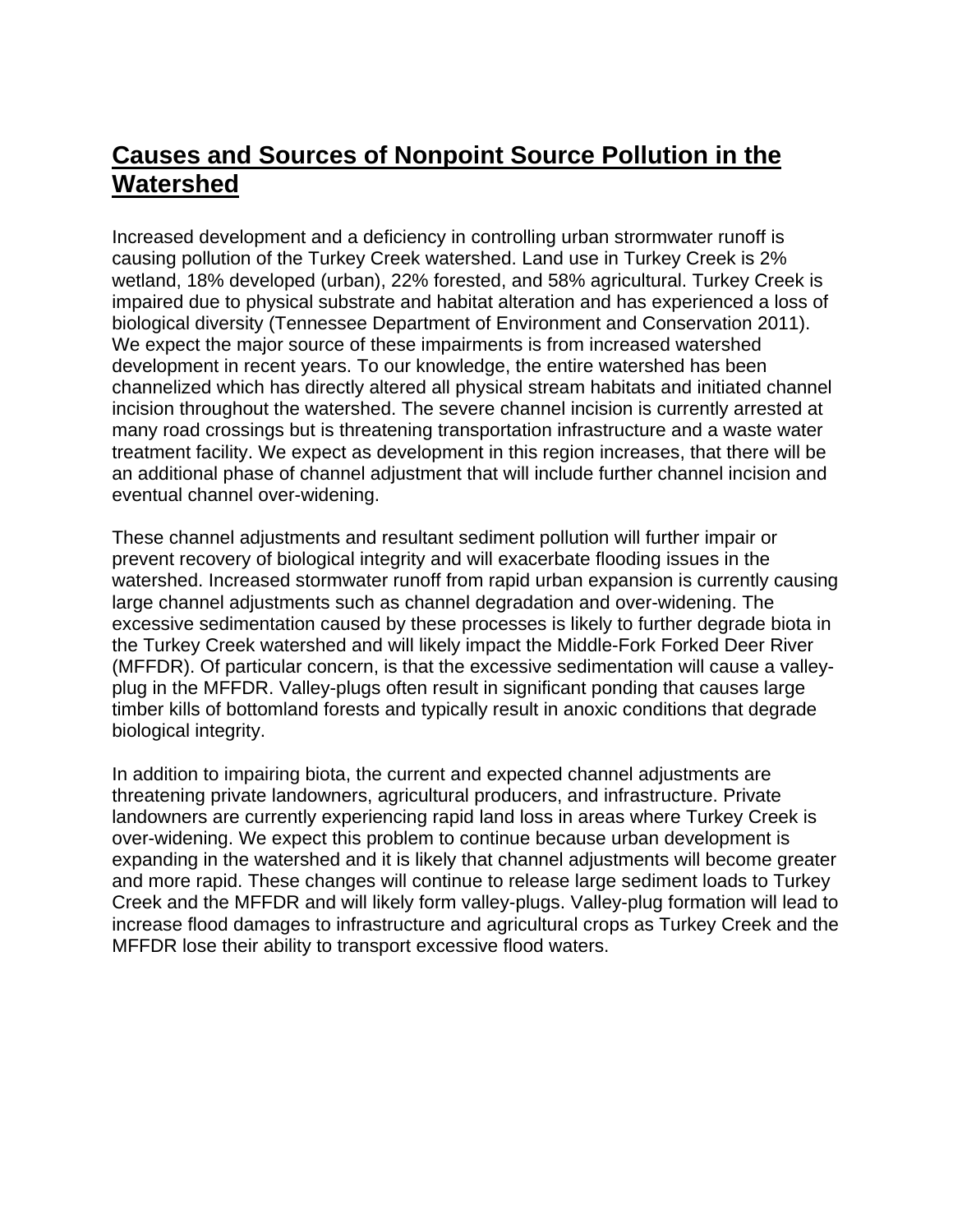## **Estimate of Load Reductions**

Sediment Load Reduction: Down-cutting presents a risk of approximately **140-200k** tons of additional sediment supply above normal supply rate. The existing risk is due to historic channelization that resulted in a degradation which is still active but is being restrained in several areas such as roadway crossings where grade control is in place. The protection of these locations is not sufficient for large (>10yr) storm events and each failure allows propagation of the down cut and triggers channel adjustment through erosion and mass wasting.

#### **Reductions by Individual Measures:**

Grade control: Halts active erosion and prevents further mass wasting within a zone of influence upstream of installed structures. **8,000 Tons of sediment storage behind an individual structure.** 

Levee Setback: Provides flood water and sediment storage as well as floodplain area that can be accessed for nutrient uptake. **1 Ton per linear foot per inch of sediment** 

Detention/infiltration Basin: Reduces storm water peak flows which helps prevent erosion from rapidly rising flood waters and attenuates flood peaks downstream. These basins also serve as sediment storage, reducing the sediment loading downstream. **Effective removal of coarse sands equal to the storage capacity of the detention structure below normal pool elevation.**

Floodplain Restoration/Reconnection: Provides flood water and sediment storage across the floodplain. This reduces shear stresses to help prevent erosion of stream banks. The typically wide floodplains in this area allow for large areas of nutrient uptake and sediment removal. **2 Tons per linear foot per inch of accumulated sediment.**

Bankfull Bench – The bankfull bench provides floodplain relief within an over-widened canal. This approach allows for larger flood flows while maintaining natural stream characteristics such as debris and sediment processing and flood peak attenuation. **1 Ton per linear foot per inch of sediment**

### **BMP List and Budget**

Multiple BMPs are needed in Turkey Creek watershed to address the urban development threats and resulting channel adjustment that pollute and degrade to the Forked Deer River system. West TN River Basin Authority and The Nature Conservancy will work together to determine BMPs that will best reduce non-point source pollution while balancing the needs of landowners, infrastructure, and biota. Below are several BMPs that will be implemented in Madison County to improve hydrologic function and reduce sedimentation.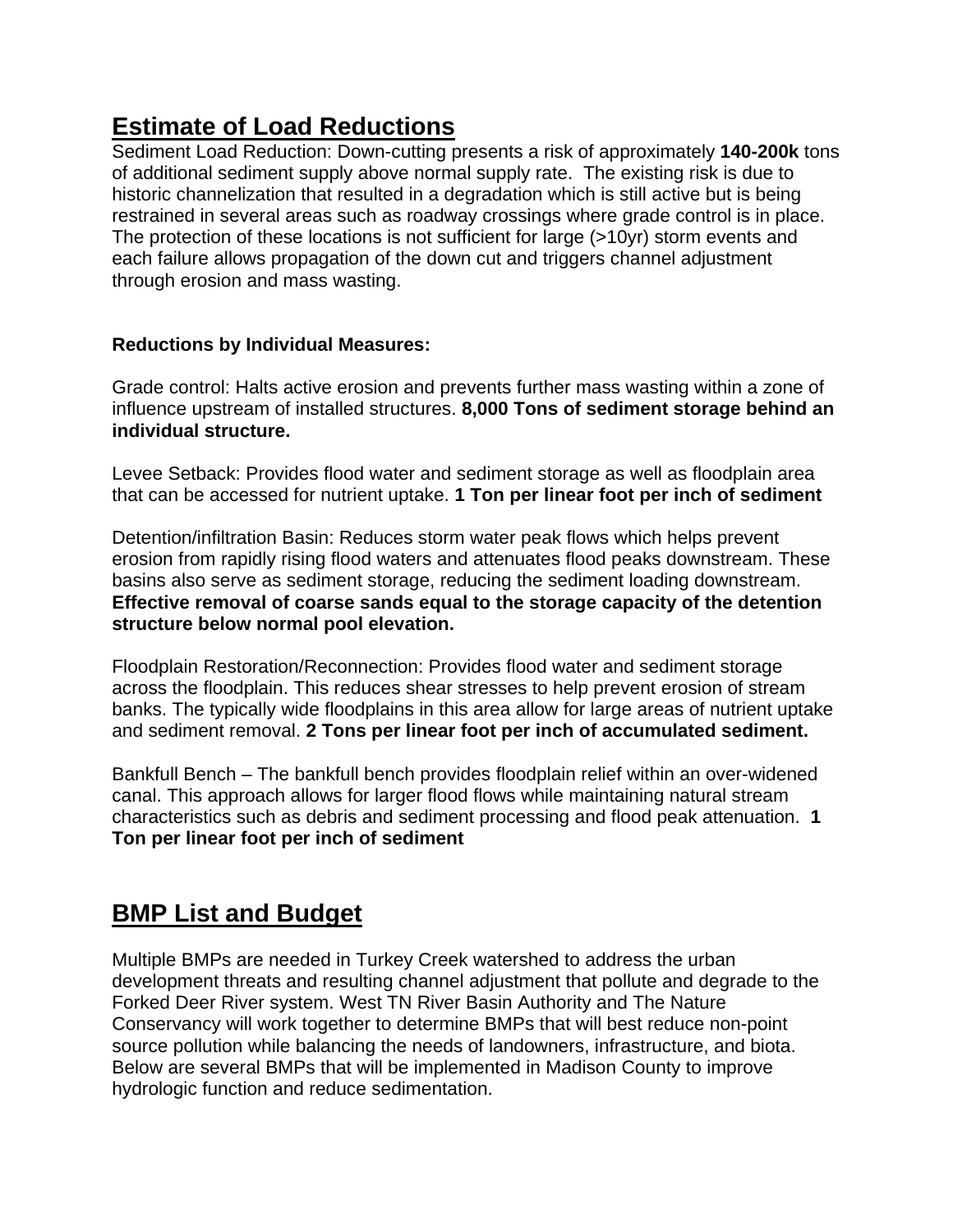- **Grade-control Structures:** Headcutting is a common problem in urbanizing streams as they are adjusting to accommodate increased flood magnitudes. Channel incision increases bank failures and transports large amounts of sediment to downstream waterways. Grade-control structures will be installed to arrest the headcuts to prevent further bank degradation and sedimentation of downstream waterways.
- **Bankfull Bench:** Many stream banks are actively eroding and contributing large amounts of sediment due to loss of riparian zones and altered hydrology in urban settings. Bank stabilization will be accomplished by grading banks to stable slopes, installing armoring as needed, and replanting riparian zones to provide the root structure needed to prevent erosion.
- **Stormwater detention/infiltration basin:** Increased runoff from urban areas is generally considered the largest contributor to stream degradation due to subsequent changes in stream channel morphology (e.g., incision). Stormwater detention ponds will be installed where practical to reduce flood peaks, thus mimicking a more natural hydrology and preventing further channel adjustments and sedimentation.
- **Levee set-backs:** Streams that have been channelized and leveed rarely connect with their floodplain and when they do often cause greater flood damage than would normally be expected for a given rain event. Channelization and leveeing also prevents floodplain deposition of sediments and results in greater sediment loads to downstream waterways. Levee set-backs involve moving a stream's levees away from the banks to re-create its floodplain. This allows for more frequent floodplain inundation and results in decreased flood damage, reduced sedimentation (due to deposition in the floodplain), and creates habitat for wildlife.
- **Stream/floodplain restoration:** Channelization of streams reduces physical habitat complexity and is associated with increased sedimentation due to channel incision, relative to more 'natural' meandering streams. Where practical, meanders will be restored in channelized systems as a means to improve physical habitats.

| <b>Proposed Conservation Plan Budget</b>                      |          |                  |                        |
|---------------------------------------------------------------|----------|------------------|------------------------|
| <b>BMP Name</b>                                               | Quantity | <b>Cost/Unit</b> | <b>Budget Estimate</b> |
| Grade-control structures                                      | 6        | \$50K/each       | \$300,000              |
| <b>Stormwater Detention Structures</b>                        | 2        | \$50K/each       | \$100,000              |
| Stream Restoration/Levee Setback/<br><b>Bankfull Benchcut</b> | 5000 lf  | \$125/lf         | \$625,000              |
| <b>Total Budget for Watershed Plan:</b>                       |          |                  | \$1,025,000            |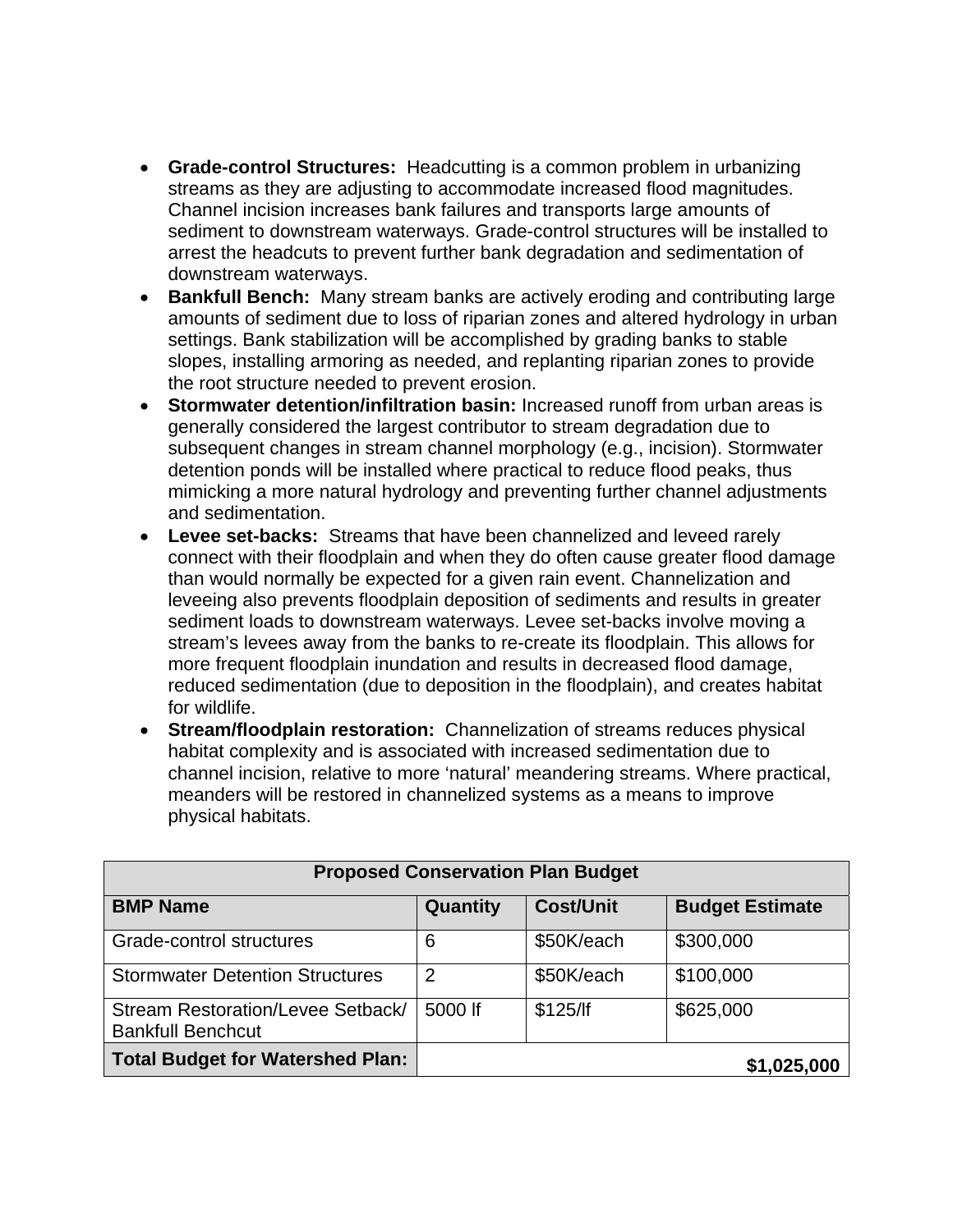## **Timeline, Tasks, and Assessment of Progress**

This conservation plan will be implemented in three major phases as described below. Each bullet below represents a chronological sequence of tasks to be completed for this plan.

Phase 1 – Due to the current and impending stream degradation and bank failures, the first phase will involve remediating all acute threats that are contributing large amount of sediment to the watershed. The major tasks involve installing grade-control structures to arrest and prevent further headcut expansion. Additionally, reducing areas of active channel-widening will be necessary to protect property and infrastructure and to reduce sediment loading. These measures will not directly restore channelized habitats but are necessary for the success of future channel restoration work.

Phase 2 – After the major acute sedimentation threats are mitigated and reduced our conservation focus will be on restoring floodplains and channelized streams. During this phase, there will be a focus on detaining excessive stormwater runoff from urbanized areas. We will work with private landowners interested in restoring stream channels and reestablishing bottomland forest floodplains as a means to improve instream habitats and biota. Additionally, these projects will increase flood and sediment storage in an effort to reduce downstream flooding and prevent valley-plug formation.

Phase 3 – Floodplain and channel restoration of the Middle-Fork Forked Deer River will be completed after the threats from Turkey Creek are adequately reduced. This phase will allow for increased floodwater and sediment storage that will more closely mimic natural flooding regimes, thus improving physical habitats and biological integrity.

# **Criteria to Assess Achievement of Load Reduction Goals**

The major criterion to assess load reduction goals will be from detecting measurable improvements in biological integrity (see monitoring section below). Additionally, completion of the above phases and BMPs will determine whether our sediment load reduction goals are met.

## **Monitoring and Documenting Success**

The expected outcome of our watershed plan is to reduce sediment loading and improve the biological integrity of the Turkey Creek watershed and the Middle-Fork Forked Deer River. Therefore, successful completion of this plan is contingent on impacted waterways being removed by TDEC from the 303(d) list. The Nature Conservancy and WTRBA will work with TDEC personnel to adjust the timeline of our watershed plan or the sampling events in the TDEC watershed assessment so that the impacts of our conservation efforts can be documented. Interim progress will be evaluated primarily through monitoring biological indicators downstream of our project